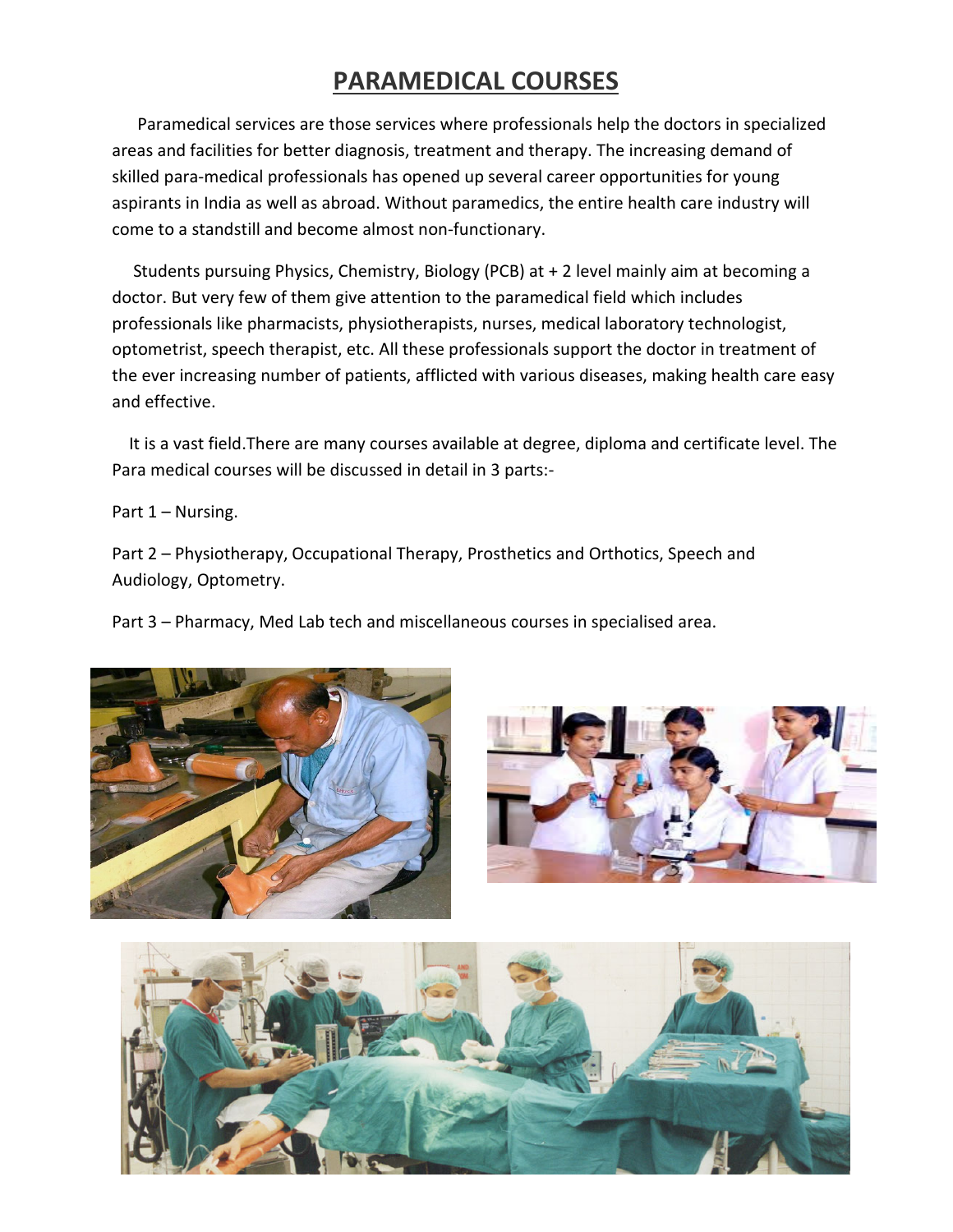## **PARAMEDICAL COURSES – PART I**

A **Nurse** assists doctors and renders services to the patients in promotion of their health, prevention of illness and care of ill and disabled. The basic work of the nurse includes recording pulse and temperature, administrating medication orally and through injections, changing dressing, giving personal care, preparing for surgery, etc.

The training in this field is available at degree, diploma and certificate level. Details of training facilities available at Delhi are given below-

| S.No.          | Name of the                                  | Name of the                                                                      | Eligibility                            | <b>Duration</b> | Mode of          | Website                                                                                                     |
|----------------|----------------------------------------------|----------------------------------------------------------------------------------|----------------------------------------|-----------------|------------------|-------------------------------------------------------------------------------------------------------------|
|                | <b>Course</b>                                | Institute                                                                        |                                        |                 | <b>Entry</b>     |                                                                                                             |
| $\mathbf{1}$   | B.Sc. (Hons.)                                | <b>GGSIPU</b>                                                                    | $10 + 2$                               | 4 yrs           | Entrance         | www.ipu.ac.in                                                                                               |
|                | <b>Nursing</b>                               |                                                                                  | <b>PCB 50%</b>                         |                 | Exam             |                                                                                                             |
|                | $\mathbf H$                                  |                                                                                  | $+ E$                                  |                 | (CET)            |                                                                                                             |
| $\overline{2}$ |                                              | AIIMS-Delhi,<br>Bhopal,<br>Bhubaneshwar,<br>Jodhpur, Patna,<br>Raipur, Rishikesh | $10 + 2$<br>with<br><b>PCBE</b><br>55% | 4 yrs           | Entrance<br>Exam | www.aiimsexam.org                                                                                           |
| $\overline{3}$ | $\mathbf{H}$                                 | AhilyaBai College of<br>Nursing, LNJP<br>Hospital (DU)                           | $10 + 2$<br>with<br><b>PCBE</b><br>50% | 4 yrs           | Entrance<br>Exam | www.delhi.gov.in                                                                                            |
| $\overline{4}$ | $\mathbf H$                                  | RajkumariAmritkau<br>r College of<br>Nursing, Lajpat<br>Nagar                    | $10 + 2$<br>with<br><b>PCBE</b><br>50% | 4 yrs           | Entrance<br>Exam | www.rakcon.com                                                                                              |
| 5              | $\mathbf{H}$                                 | <b>Holy Family</b><br>Hospital, Okhla<br>Road                                    | $10 + 2$<br>with<br><b>PCBE</b><br>50% | 4 yrs           | Entrance<br>Exam | www.hfhdelhi.org                                                                                            |
| 6              | $\mathbf{H}$                                 | Lady Hardinge<br>Medical College of<br><b>Nursing</b>                            | $10 + 2$<br>with<br><b>PCBE</b><br>50% | 4 yrs           | Entrance<br>Exam | www.mohfw.nic.in                                                                                            |
| $\overline{7}$ | General<br>Nursing and<br>Midwifery<br>(GNM) | Panna Dai School of<br>Nursing, DDU<br>Hospital,<br>Hari Nagar, N.D. -<br>110064 | $10+2$<br>Class<br>pass with<br>50%    | 3 yrs           | Entrance<br>Exam | www.delhinursingcounc<br>il.com,<br>www.indiannursingcoun<br>cil.org,<br>www.nursingandmidwif<br>ery.gov.in |
| 8              | $\mathbf H$                                  | School of Nursing,<br>GTB Hospital,<br><b>Dilshad Garden</b><br>Delhi - 110095   | $10+2$<br>Class<br>pass with<br>50%    | 3 yrs           | Entrance<br>Exam | www.delhinursingcounc<br>il.com,<br>www.indiannursingcoun<br>cil.org,                                       |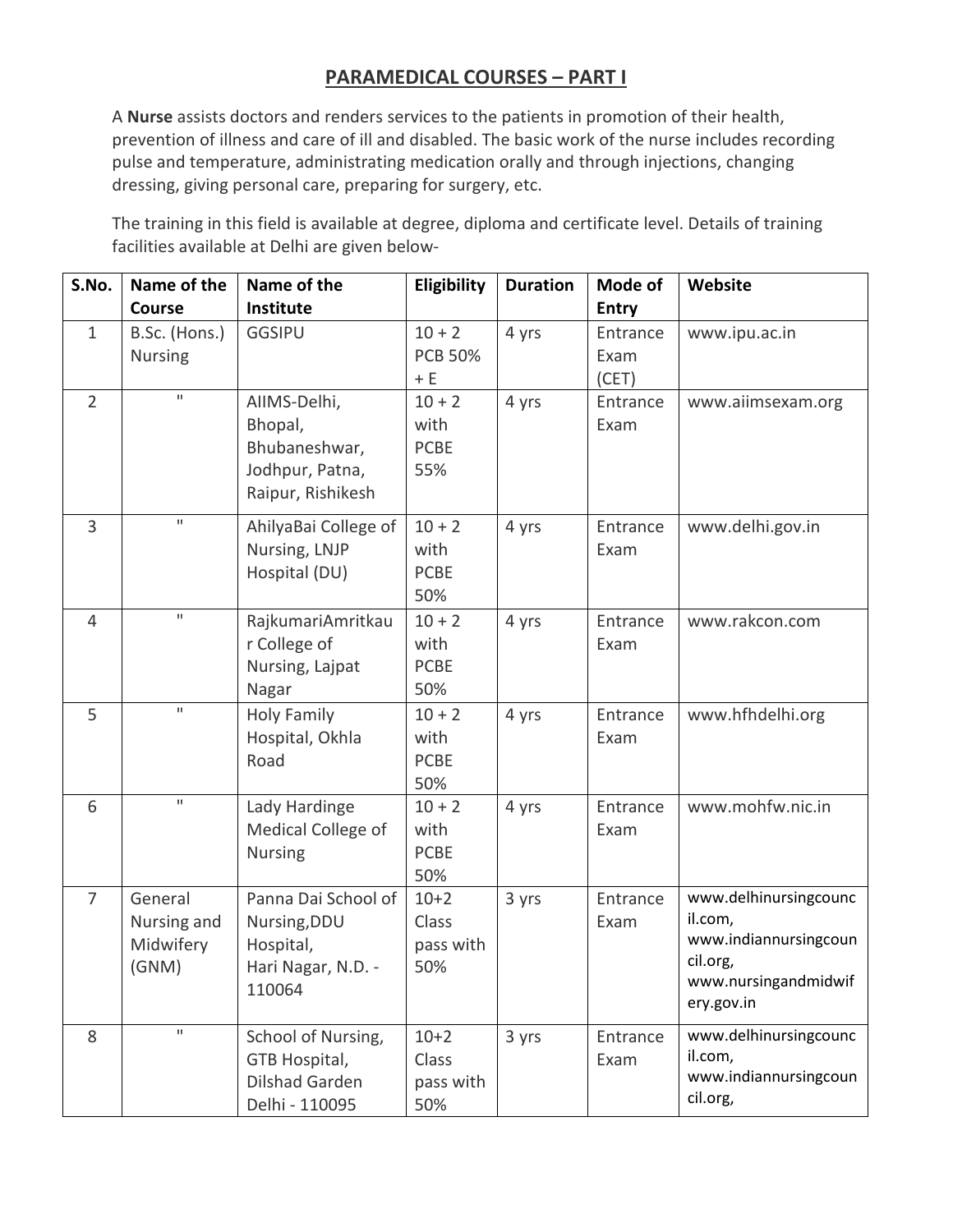|    |                                                |                                                                                       |                                     |       |                  | www.nursingandmidwif<br>ery.gov.in                                                                          |
|----|------------------------------------------------|---------------------------------------------------------------------------------------|-------------------------------------|-------|------------------|-------------------------------------------------------------------------------------------------------------|
| 9  | $\mathbf{H}$                                   | School of Nursing,<br>Hindu Rao Hospital,<br><b>Bara Hindu</b><br>Rao, Delhi - 110007 | $10+2$<br>Class<br>pass with<br>50% | 3 yrs | Entrance<br>Exam | www.delhinursingcounc<br>il.com,<br>www.indiannursingcoun<br>cil.org,<br>www.nursingandmidwif<br>ery.gov.in |
| 10 | $\mathbf{H}$                                   | School of<br>Nursing, Kasturba<br>Hospital, Darya<br>Ganj, N.D - 110002               | $10+2$<br>Class<br>pass with<br>50% | 3 yrs | Entrance<br>Exam | www.delhinursingcounc<br>il.com,<br>www.indiannursingcoun<br>cil.org,<br>www.nursingandmidwif<br>ery.gov.in |
| 11 | $\mathbf{H}$                                   | Swami Dayanand<br>School of Nursing,<br>Dilshad Garden,<br>Delhi - 110095             | $10+2$<br>Class<br>pass with<br>50% | 3 yrs | Entrance<br>Exam | www.delhinursingcounc<br>il.com,<br>www.indiannursingcoun<br>cil.org,<br>www.nursingandmidwif<br>ery.gov.in |
| 12 | Auxiliary<br>Nursing and<br>Midwifery<br>(ANM) | Lady Reading<br><b>Health School Bara</b><br>Hindu Rao, Delhi-<br>110007              | $10+2$<br>Pass                      | 2 yrs | Entrance<br>Exam | www.delhinursingcounc<br>il.com,<br>www.indiannursingcoun<br>cil.org,<br>www.nursingandmidwif<br>ery.gov.in |
| 13 | $\mathbf{H}$                                   | <b>Rural Health</b><br>Training Center,<br>Najafgarh, New<br>Delhi - 110043           | $10+2$<br>Pass                      | 2 yrs | Entrance<br>Exam | www.delhinursingcounc<br>il.com,<br>www.indiannursingcoun<br>cil.org,<br>www.nursingandmidwif<br>ery.gov.in |

\*This list is only indicative. There are many private/missionary/trust-run institutes offering education. Please ensure that the training/course is recognised by the Nursing council.

# INC has revised eligibility criteria for B.Sc. Nursing on 21.9.15 as 10+2 PCB 45% + Eng

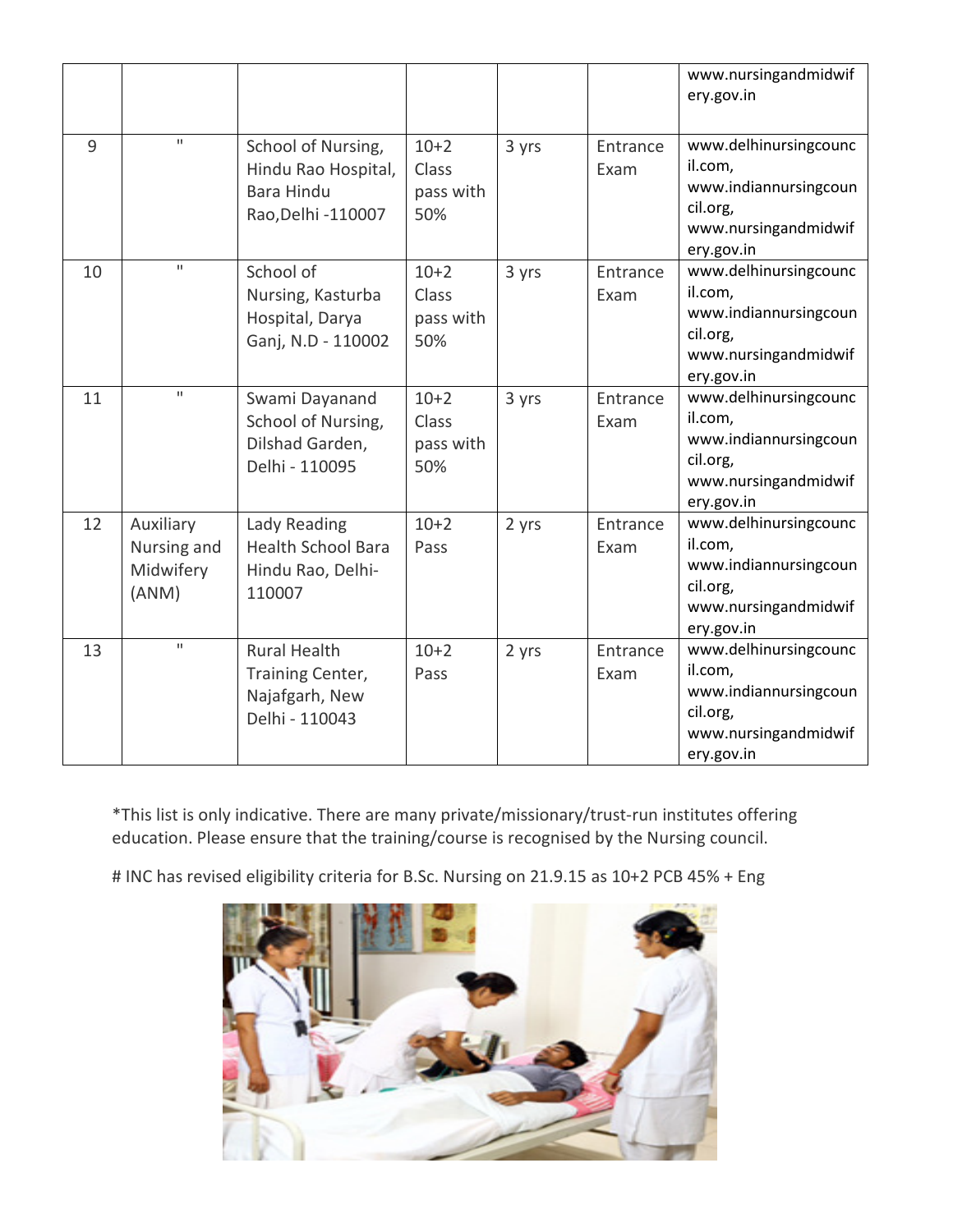## **PARAMEDICAL COURSES – PART II**

**Physiotherapy** - A physiotherapist cures, improves damaged muscles, joints, bones of patients using physical exercises and other therapeutic agents like, water and electricity.

**Occupational therapy** – The therapy helps in rehabilitating people with physical and mental illness and achieve independence in their activities of daily living.It aims at improving cognitive, physical and motor skills and their co ordination using a wide range of educational, creative and recreational activities.

**Prosthetics and Orthotics** – A Prosthetist provides artificial limbs to people who have all or part of a natural limb missing. An Orthotist provides supportive braces and splints to people with various conditions of the limbs or spine. These both deal with assessment diagnosis and management of the whole body.

**Audiology and Speech therapy** – An Audiologist is an expert in the non-medical diagnosis and management of disorders of the auditory and balance systems. A Speech therapist is concerned with the treatment of loss of hearing and problems of speaking. The therapy focuses on speech impairments like stammering and other communication disabilities.

**Optometry** – An optometrist is a specialist who prescribes and fits lenses to improve vision.

The training in the above fields is available at degree/diploma level. Details of training facilities available at Delhi are given below -

| S.No.          | Name of the<br><b>Course</b>            | Name of the<br>Institute/University                                        | Eligibility                      | <b>Duration</b> | Mode of<br><b>Entry</b>   | Website              |
|----------------|-----------------------------------------|----------------------------------------------------------------------------|----------------------------------|-----------------|---------------------------|----------------------|
| $\mathbf{1}$   | Bachelor of<br>Physiotherapy<br>(B.P.T) | Amarjyoti Institute<br>of Physiotherapy<br>(DU)                            | $10 + 2$ with<br><b>PCBE 50%</b> | $4.5$ yrs       | Entrance<br>Exam          | www.ajipt.org        |
| $\overline{2}$ | $\mathbf{H}$                            | Pt.<br>DeenDayalUpadhyay<br>Institute of<br>Physically<br>Handicapped (DU) | $10 + 2$ with<br><b>PCBE 50%</b> | $4.5$ yrs       | Entrance<br>Exam          | www.iphnewdelhi.in   |
| 3              | $\mathbf{H}$                            | <b>Guru Gobind Singh</b><br>Indrsprastha<br>University (GGSIPU)            | $10+2$ with<br>PCB 50% +<br>E    | $4.5$ yrs       | Entrance<br>Exam<br>(CET) | www.ipu.ac.in        |
| 4              | $\mathbf{H}$                            | JamiaMiliaIslamia<br>(MI)                                                  | $10+2$ with<br>PCB 60% +<br>E    | $4.5$ yrs       | Entrance<br>Exam          | www.jmi.ac.in        |
| 5              | $\mathbf H$                             | JamiaHamdard                                                               | $10+2$ with                      | $4.5$ yrs       | Entrance                  | www.jamiahamdard.edu |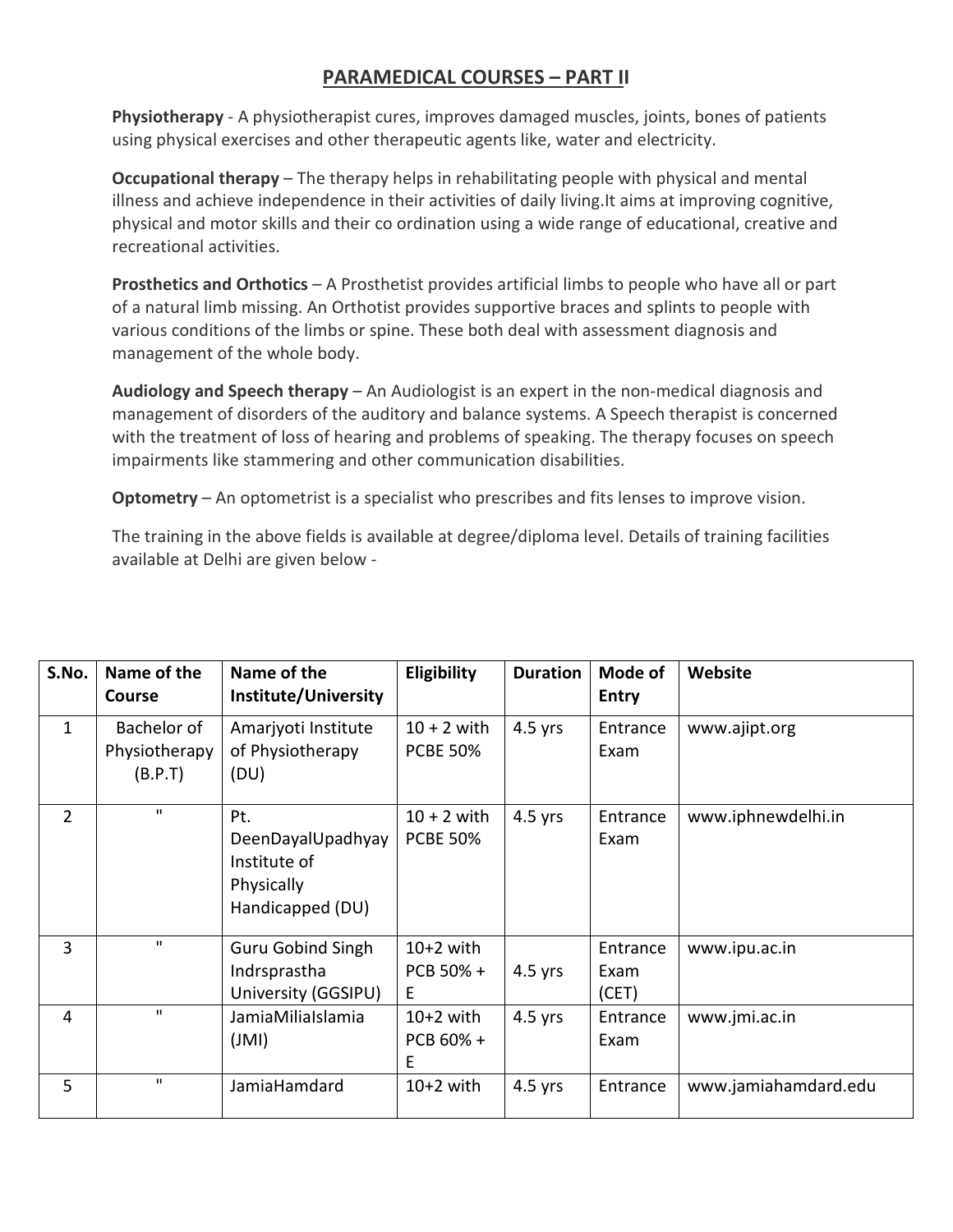|                |                                                   |                                                                            | PCB 60% +<br>E.                 |                 | Exam                              |                            |
|----------------|---------------------------------------------------|----------------------------------------------------------------------------|---------------------------------|-----------------|-----------------------------------|----------------------------|
| 6              | Bachelor of<br>Occupational<br>Therapy<br>(B.O.T) | Pt.<br>DeenDayalUpadhyay<br>Institute of<br>Physically<br>Handicapped (DU) | $10+2$ with<br><b>PCBE 50%</b>  | $4.5$ yrs       | Entrance<br>Exam                  | www.iphnewdelhi.in         |
| $\overline{7}$ | Bachelor of<br>Prosthetics &<br><b>Orthotics</b>  | Pt.<br>DeenDayalUpadhyay<br>Institute of<br>Physically<br>Handicapped (DU) | $10+2$ with<br>PCBE/PCME<br>50% | $4.5$ yrs       | Entrance<br>Exam                  | www.iphnewdelhi.in         |
| 8              | п.                                                | <b>GGSIPU</b>                                                              | $10+2$ with<br>PCB 50% +<br>Е   | $4.5$ yrs       | Entrance<br>Exam<br>(CET)         | www.ipu.ac.in              |
| 9              | Diploma in<br>Opthalmic<br>Technology             | St. Stephens<br>Hospital                                                   | $10 + 2$ PCBE                   | 2 to 2.5<br>yrs | Entrance<br>$Exam +$<br>Interview | www.ststephenshospital.org |

\*This list is only indicative. There are many private/missionary/trust-run institutes offering education.



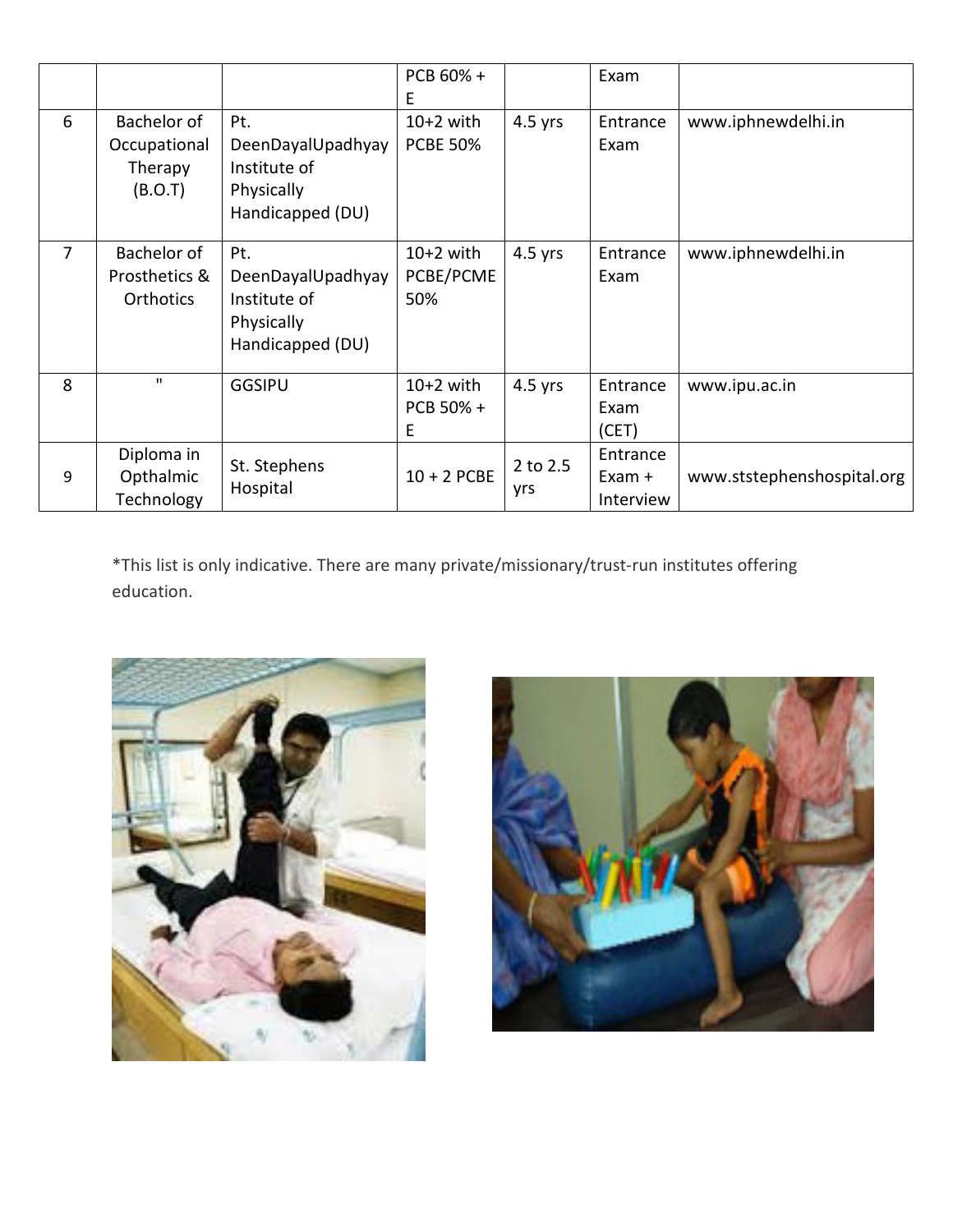## **PARAMEDICAL COURSES – PART III**

**Pharmacy** – A pharmacist is concerned with production of pharmaceutical products, development of the methods of production and quality control. They also deliver medicines as per the prescription given by a doctor and give instructions regarding the mode of consumption of medicine.

**Medical Lab technology** – A lab technician handles tissue and fluid samples and analyses them. Besides this, there are some other specialised fields in which training is given to technicians.

These include –

Radiography (imaging techniques like X-ray, MRI, CT, Ultrasound, etc.) Radiotherapy (radiation treatment) Anaesthesia Technology Medical Record Technology Electrophysiology and Pulmonary Technology Dialysis Technology Diabetic Education and Podiatry Technology

The training in these fieldsis available at degree/diploma level. Details of training facilities available at Delhi are given below-

| S.No.          | Name of the<br>Course                 | Name of the<br>Institute/Univers<br>ity                                  | Eligibility                           | <b>Duration</b> | Mode of<br><b>Entry</b> | Website                                                 |
|----------------|---------------------------------------|--------------------------------------------------------------------------|---------------------------------------|-----------------|-------------------------|---------------------------------------------------------|
| $\mathbf{1}$   | Bachelor in<br>Pharmacy<br>(B.Pharma) | Delhi Institute of<br>Pharmaceutical<br>Sciences &<br>Research (DU)      | $10 + 2$ with<br><b>PCB 60%</b>       | 4 yrs           | Merit                   | www.dipsar.ac.in                                        |
| $\overline{2}$ | Diploma in<br>Pharmacy<br>(D.Pharma)  | Delhi Institute of<br>Pharmaceutical<br>Sciences &<br>Research (DU)      | $10 + 2$ with<br>PCB/PCM<br>60%       | 2 yrs           | Merit                   | www.dipsar.ac.in                                        |
| $\overline{3}$ | $\mathbf{H}$                          | Directorate of<br>Training &<br>Technical<br>Education<br>(Polytechnics) | $10 + 2$ with<br>PCB/PCM<br>$45% + E$ | 2 yrs           | Entrance<br>Exam        | www.cetdelhi.nic.in<br>&<br>www.cetdelhiexam.<br>nic.in |
| 4              | B.Sc. (Hons)<br>Optometry             | <b>AIIMS</b>                                                             | $10 + 2$<br>PCEB/M<br>50%             | 4 yrs           | Entrance<br>Exam        | www.aiims.edu                                           |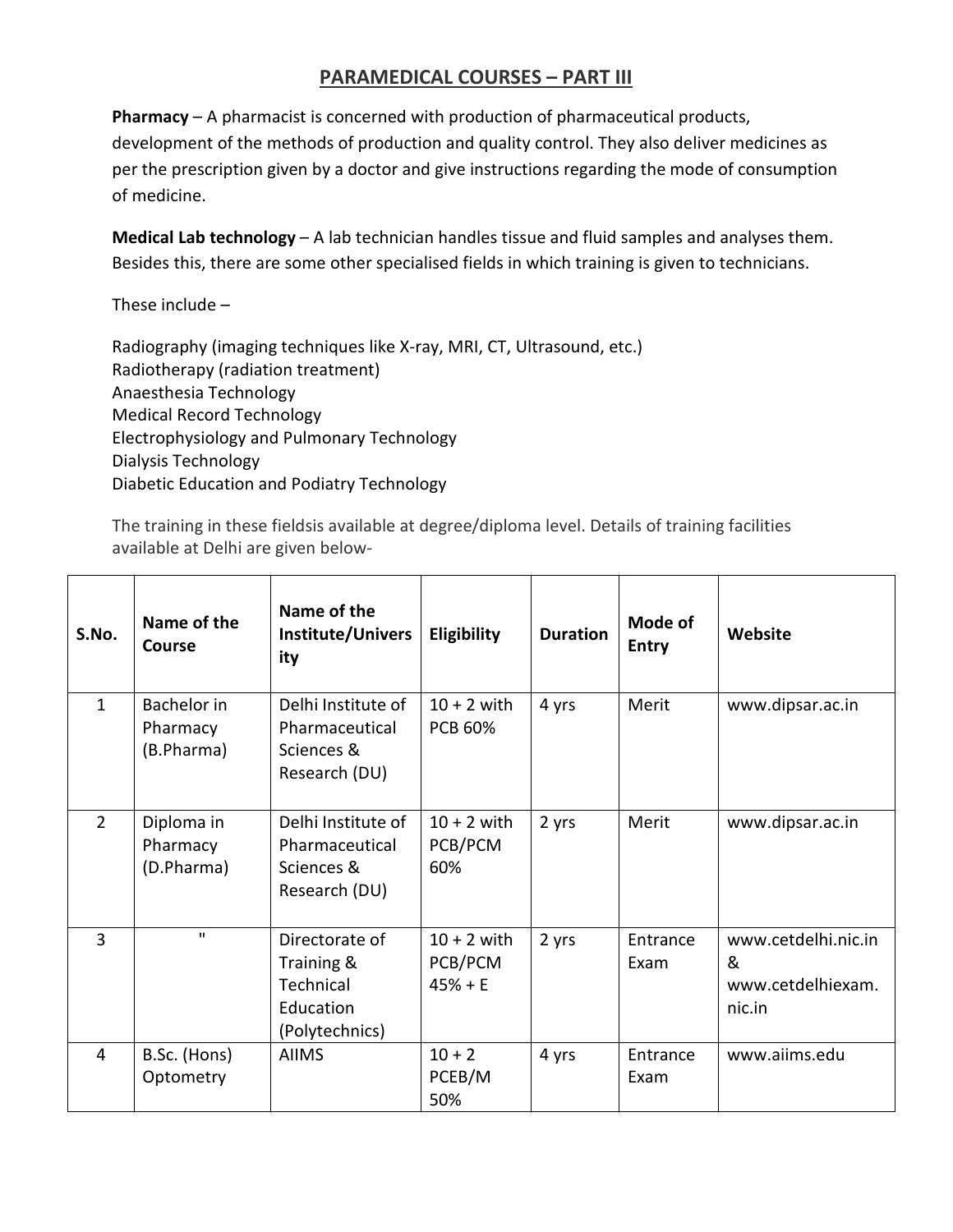| 5              | B.Sc. (Hons)<br>Medical<br>Technology in<br>Radiography               | <b>AIIMS</b>                                                      | $10 + 2$<br>PCEB/M<br>50%                  | 3 yrs           | Entrance<br>Exam                                  | www.aiims.edu                                           |
|----------------|-----------------------------------------------------------------------|-------------------------------------------------------------------|--------------------------------------------|-----------------|---------------------------------------------------|---------------------------------------------------------|
| 6              | B.Sc. (Hons)<br>Medical<br>Technology in<br>Radiography               | <b>GTB Hospital</b><br>(UCMS)                                     | $10 + 2$<br>PCEB/M<br>50%                  | 3 yrs           | Entrance<br>Exam                                  | www.ucms.edu.in                                         |
| $\overline{7}$ | <b>B.Sc. Medical</b><br>Technology<br>(Radiotherapy<br>Technology RT) | <b>GGSIPU</b>                                                     | $10 + 2$ PCB<br>$55% + E$                  | 3 yrs           | Entrance<br>Exam<br>(CET)                         | www.ipu.ac.in                                           |
| 8              | <b>Bachelor of</b><br>Science<br>(Medical Lab.<br>Technology)         | <b>GGSIPU</b>                                                     | $10 + 2$ PCB<br>$50% + E$                  | 3 yrs           | Entrance<br>Exam<br>(CET)                         | www.ipu.ac.in                                           |
| 9              | Diploma in<br>Medical<br>Laboratory<br>Technology                     | Dept. of Training<br>and Technical<br>Education<br>(Polytechnics) | 10 pass 35%<br>with Sc,<br>Math and<br>Eng | 3 yrs           | Entrance<br>Exam<br>(Board of<br>Tech Edu<br>CET) | www.cetdelhi.nic.in<br>&<br>www.cetdelhiexam.<br>nic.in |
| 10             | $\mathbf H$                                                           | St. Stephens<br>Hospital                                          | $10 + 2$ PCBE                              | 2 to 2.5<br>yrs | Entrance<br>Exam +<br>Interview                   | www.ststephenshos<br>pital.org                          |
| 11             | Diploma in<br>RadioDiagnosti<br>cs Technology                         | St. Stephens<br>Hospital                                          | $10 + 2$ PCBE                              | 2 to 2.5<br>yrs | Entrance<br>Exam +<br>Interview                   | www.ststephenshos<br>pital.org                          |
| 12             | Diploma in<br>Anaesthesia<br>Technology                               | St. Stephens<br>Hospital                                          | $10 + 2$ PCBE                              | 2 to 2.5<br>yrs | Entrance<br>Exam +<br>Interview                   | www.ststephenshos<br>pital.org                          |
| 13             | Diploma in<br><b>Medical Record</b><br>Technology                     | St. Stephens<br>Hospital                                          | $10 + 2$ PCBE                              | 2 to 2.5<br>yrs | Entrance<br>Exam +<br>Interview                   | www.ststephenshos<br>pital.org                          |